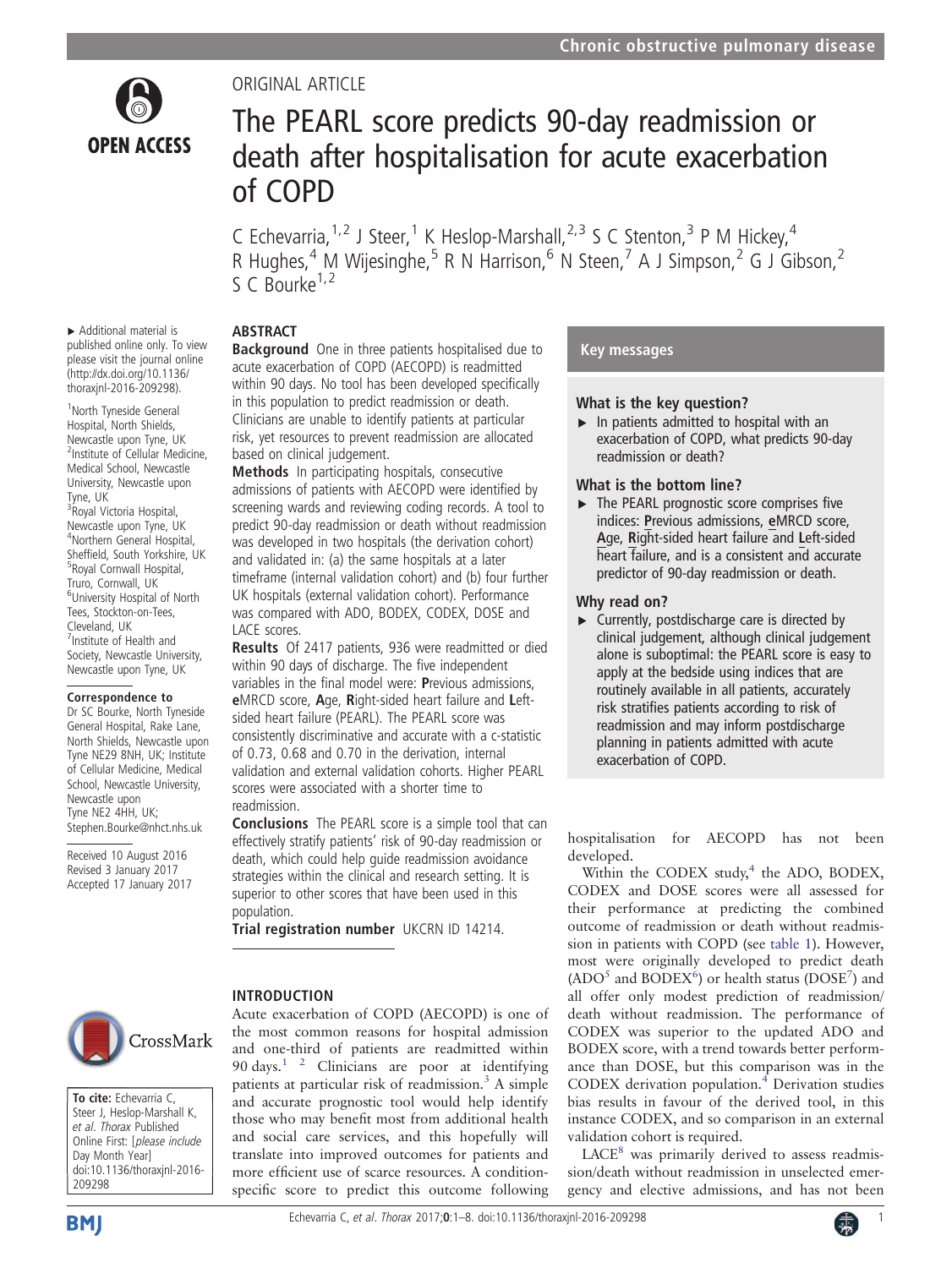# <span id="page-1-0"></span>Chronic obstructive pulmonary disease

|                                                   |                                                                                         | Table 1 Prognostic scores and their components                                                                                                                                                                                                       |         |                                                                                                                                                                                                           |                          |         |                   |                   |                   |                                                 |                                        |                                  |                                                    |
|---------------------------------------------------|-----------------------------------------------------------------------------------------|------------------------------------------------------------------------------------------------------------------------------------------------------------------------------------------------------------------------------------------------------|---------|-----------------------------------------------------------------------------------------------------------------------------------------------------------------------------------------------------------|--------------------------|---------|-------------------|-------------------|-------------------|-------------------------------------------------|----------------------------------------|----------------------------------|----------------------------------------------------|
|                                                   |                                                                                         | <b>Measured</b> indices                                                                                                                                                                                                                              |         |                                                                                                                                                                                                           |                          |         |                   |                   |                   | Study population and primary outcome            |                                        |                                  |                                                    |
|                                                   |                                                                                         | Age BMI Comorbidity* Dyspnoeat obstruction# Exacerbations§                                                                                                                                                                                           | Airflow | exacerbations¶<br>Severe                                                                                                                                                                                  | Smoking Length<br>status | of stay | Acuity** 6 months | ED visits<br>last | specific?<br>COPD | Stable-state or<br>exacerbating<br>at inclusion | or admitted<br>Outpatients<br>patients | outcome<br>Primary               | readmission <sup>48</sup><br>AUROC for<br>death or |
| ADO <sup>3</sup>                                  |                                                                                         |                                                                                                                                                                                                                                                      |         |                                                                                                                                                                                                           |                          |         |                   |                   |                   | <b>Both</b>                                     | <b>Both</b>                            | Death                            | 0.58                                               |
| CODEX <sup>4</sup> ++<br><b>BODEX<sup>6</sup></b> |                                                                                         |                                                                                                                                                                                                                                                      |         | ₹                                                                                                                                                                                                         |                          |         |                   |                   |                   | AECOPD<br>Stable                                | Outpatients<br>Mostly                  | Death or<br>Death                | 0.67<br>0.61                                       |
| DOSE <sup>/</sup>                                 |                                                                                         |                                                                                                                                                                                                                                                      |         |                                                                                                                                                                                                           |                          |         |                   |                   | ⋗                 | Undear                                          | Outpatients<br>admitted                | readmission<br>status#<br>Health | 0.64                                               |
| LACE <sup>8</sup>                                 |                                                                                         |                                                                                                                                                                                                                                                      |         |                                                                                                                                                                                                           |                          |         |                   |                   | $\times$          | $\leq$                                          | Admitted                               | readmission<br>Death or          | 0.68§§                                             |
| ‡FEV <sub>1</sub> %predicted.                     | §§30-day death or readmission.<br>*Charlson Comorbidity Index.<br>tmMRC dyspnoea score. | AECOPD in previous year requiring admission or ED attendance.<br>+Uses age-adjusted Charlson Comorbidity Index.<br>##Measured by the clinical COPD questionnaire.<br>§Patient reported AECOPD in previous year.<br>*Elective or emergency admission. |         | AECOPD, acute exacerbation of COPD; AUROC, area under the receiver operating characteristic; BMI, body mass index; ED, emergency department; mMRC, modified Medical Research Council; n/a, not available. |                          |         |                   |                   |                   |                                                 |                                        |                                  |                                                    |

compared with the other scores in table 1, which are more COPD specific. It offers modest performance, and exceeds alternative generic scores that have undergone validation.<sup>3</sup> <sup>9</sup> A generic score such as LACE is preferable to a disease-specific score, unless the latter offers superior performance.

In common with previous studies, we selected 'death without readmission' as a combined primary outcome with 'readmission'. This is justified as patients who die without readmission are likely to have been readmitted had the clinical deterioration been recognised in time, and death without readmission and readmission share similar predictors.

We selected a 90-day timeframe for our primary outcome as this covers the high-risk period. In patients hospitalised due to AECOPD who survive to discharge, one-third are readmitted within 90 days<sup>[2](#page-7-0)</sup> and the risk of further exacerbation and readmission over the 8–12 weeks postdischarge outweighs the risk over the subsequent year.<sup>[10 11](#page-7-0)</sup> Such events are associated with substantial risk of death, adverse qualify of life $12-15$  $12-15$  and high healthcare costs.<sup>[16](#page-7-0)</sup>

The aims of the present study were:

- 1. To develop and perform internal and external validation of a tool to predict 90-day readmission or death without readmission in patients discharged from hospital following admission with AECOPD.
- 2. To assess tool performance at 30 days, and compare the new tool with other prognostic scores (table 1) at 30 and 90 days.

# METHODS

# Study design and participation

The study populations comprise consecutive patients admitted with AECOPD within the DECAF derivation<sup>[17](#page-7-0)</sup> and validation<sup>[18](#page-7-0)</sup> cohorts who survived to discharge. Initially, a prediction model was developed in two UK hospitals (the derivation cohort); the performance of this model was then assessed in: (a) the same hospitals, but over a later time frame ('internal validation cohort'; temporal validation) and (b) four further UK hospitals ('external validation cohort'; temporal and geographical validation). External sites were chosen to ensure variation in COPD prevalence, socioeconomic factors, rurality and structure of care. This readmission study was a prespecified aim of this pro-gramme of research.<sup>[17 18](#page-7-0)</sup>

Patients in the derivation and external validation cohorts were recruited prospectively, with review of coding records to maximise capture. In the internal validation cohort, patients were identified retrospectively from a broad coding records search and review of COPD assessments routinely completed by the specialist nursing team. Patients in the derivation study were not excluded. When collecting candidate indices researchers were unaware of outcome. The internal and external validation cohorts were individually powered.

Inclusion criteria were: a primary diagnosis of an exacerbation of COPD; spirometric evidence of airflow obstruction; age 35 years or older and smoking history of 10 or more cigarette pack-years. Exclusion criteria were: previous inclusion in the same cohort, and any illness (other than COPD) likely to limit survival to  $<$ 1 year.

## Data collection

Most sociodemographic and clinical data were collected at the time of admission; additional indices collected up to the point of discharge included length of stay and treatment with noninvasive ventilation. Candidate predictors included stable demographic, clinical and functional indices, including markers of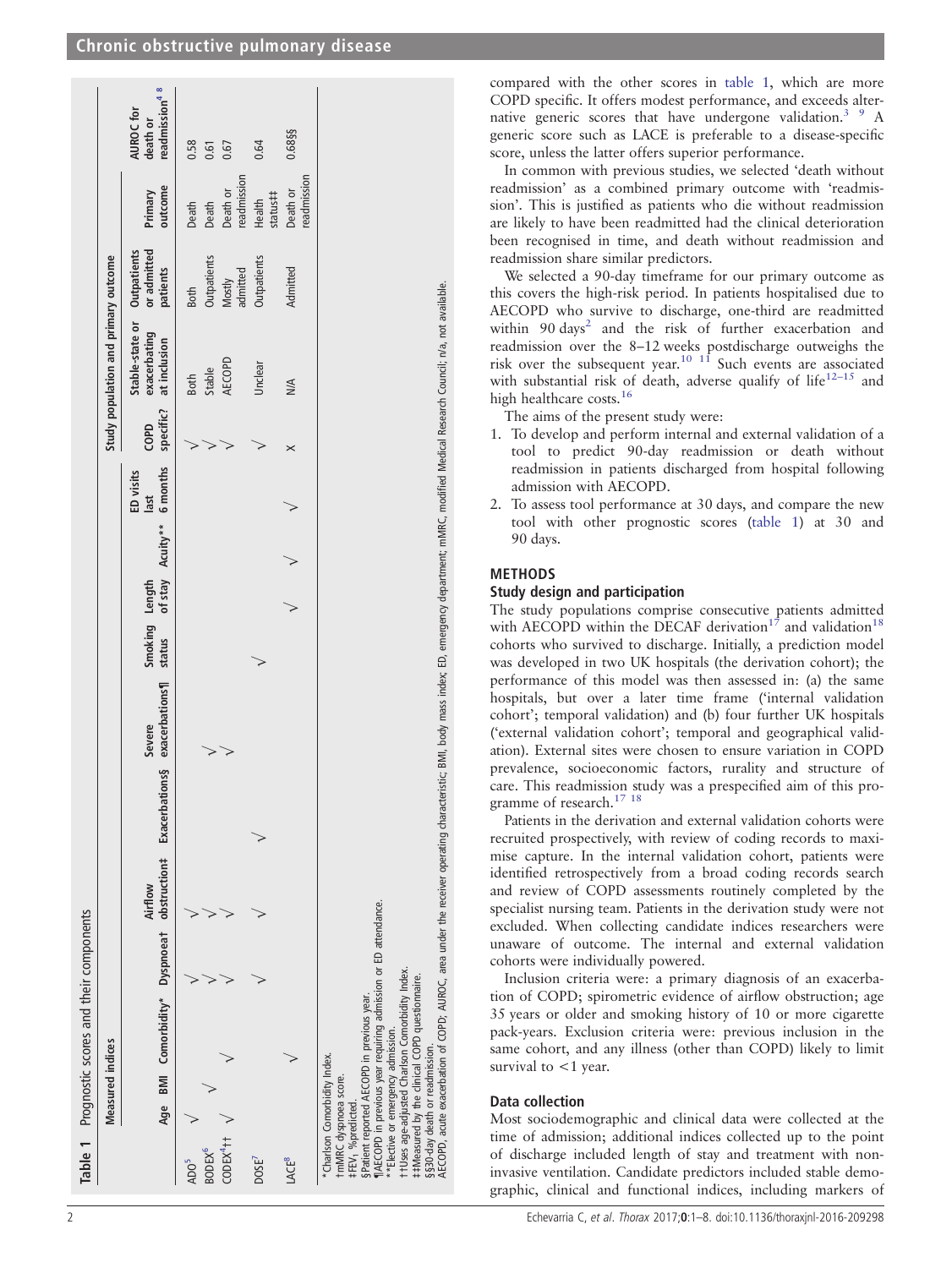<span id="page-2-0"></span>frailty. The 90-day readmission and mortality data were collected from medical records. The selection of potential predictors of readmission/death without readmission was informed by a systematic literature search and clinical plausibility.<sup>[19](#page-7-0)</sup> Those predictors that are not routinely assessed or available at admission were appropriately excluded to avoid bias from missing data and to ensure both generalisability and ease of application of the final tool.<sup>[20 21](#page-7-0)</sup> When two or more indices were closely related, the most appropriate was selected (collinearity—see the Statistical methods section). Final candidate indices assessed are shown in table 2.

In prognostic research, it is important that both the definitions of indices and methods of measurement are clear. $21$  All sites received data collection guides, which included information on sources of data, the definitions of diseases and terms and time-points for collection. We assessed stable state breathlessness using the extended MRC dyspnoea score (eMRCD). This includes a measure of frailty (ability to wash and dress independently)[.18](#page-7-0) eMRCD assesses breathlessness 'on a good day' within the previous 3 months. Key differences to the traditional tool include: (a) use of the term 'unable to leave the house unassisted' as opposed to 'house bound'; (b) division of the most severe category into eMRCD 5a and 5b patients, depending on whether the person requires help with both washing and dressing and (c) clear transition between levels.

Left ventricular failure (LVF) referred to a preadmission diagnosis based on echocardiograph as per the European Society of Cardiology guidelines.<sup>[22](#page-7-0)</sup> Three patients had LVF confirmed

by a different modality (CT cardiac angiography n=1, cardiac MRI  $n=2$ ).

For cor pulmonale, a clinical diagnosis was accepted, in the absence of an echocardiograph. First, this allowed for a new diagnosis of cor pulmonale at admission based on clinical assessment alone, which is consistent with usual clinical practice. Second, echocardiograph alone lacks precision to diagnose cor pulmonale in comparison with heart catheterisation, which is the gold standard.<sup>[23](#page-7-0)</sup> There were 193 patients who had a diagnosis of cor pulmonale, of whom 62 had preadmission echocardiographs showing cor pulmonale. Cor pulmonale on echocardiograph was defined as right ventricular impairment or a raised pulmonary artery systolic pressure of 35 mm Hg or more in association with lung disease.

Admission and readmission were defined as an admission to a hospital ward outwith the emergency department. Clinical care was not influenced by the research team, and no additional tests were performed.

#### Statistical methods

The derivation cohort was adequately powered based on the minimum expected events per index (events per index: recommended=10 or more; observed=14).<sup>24</sup> The available populations from the DECAF internal and external validation cohorts were individually powered on mortality. Given the higher event rate for readmission/death without readmission, both the internal and external validation cohorts were robustly powered, with a sample size of 227 required for an expected sensitivity of

|                                         | <b>Derivation</b> | <b>Internal validation</b> | <b>External validation</b> | p Value |
|-----------------------------------------|-------------------|----------------------------|----------------------------|---------|
| Number of patients, n                   | 824               | 802                        | 791                        | N/A     |
| Sociodemographic details                |                   |                            |                            |         |
| Female, %                               | 54.2              | 56.4                       | 51.5                       | 0.14    |
| Age*                                    | 72.3(9.9)         | 73.1 (10.2)                | 72.2 (10.4)                | 0.14    |
| Institutional care, %                   | 5.2               | 6.0                        | 3.0                        | 0.013   |
| Cigarette pack-years, nt                | $45(32 - 60)$     | $40(30 - 56)$              | $40(30-60)$                | < 0.001 |
| Preadmission details                    |                   |                            |                            |         |
| eMRCD <sup>+</sup>                      | $4(3-5a)$         | $5a(4-5a)$                 | 5a (4-5a)                  | < 0.001 |
| One or more admissions previous year, % | 48.2              | 40.5                       | 56.6                       | < 0.001 |
| Weight loss $>5\%$ , %                  | 21.6              | 11.9                       | 18.5                       | < 0.001 |
| FEV <sub>1</sub> %predicted*            | 44.5 (18.1)       | 48.4 (19.2)                | 43.0 (16.9)                | < 0.001 |
| Long-term oxygen, %                     | 11.3              | 15.6                       | 17.3                       | 0.002   |
| Long-term prednisolone, %               | 8.7               | 7.4                        | 7.8                        | 0.58    |
| Left ventricular failure, %             | 7.4               | 10.7                       | 12.3                       | 0.003   |
| Cor pulmonale, %                        | 9.8               | 6.1                        | 8.0                        | 0.022   |
| Diabetes, %                             | 14.7              | 11.6                       | 14.3                       | 0.13    |
| Chronic kidney disease, %               | 5.7               | 11.3                       | 13.4                       | < 0.001 |
| Cerebrovascular disease, %              | 12.6              | 12.7                       | 11.0                       | 0.52    |
| Atrial fibrillation, %                  | 10.9              | 16.0                       | 15.8                       | 0.003   |
| Asthma, %                               | 5.1               | 7.2                        | 10.2                       | < 0.001 |
| Cognitive impairment, %                 | 4.6               | 4.4                        | 5.4                        | 0.58    |
| Admission details                       |                   |                            |                            |         |
| Length of stay, nt                      | $6(4-11)$         | $5(3-10)$                  | $4(2-8)$                   | < 0.001 |
| Radiographic consolidation, %           | 29.9              | 29.7                       | 23.0                       | 0.004   |
| Ineffective cough, %                    | 9.3               | 9.6                        | 3.4                        | < 0.001 |
| pH <7.35, %                             | 20.3              | 15.0                       | 14.5                       | 0.14    |
| Non-invasive ventilation treatment, %   | 17.8              | 13.7                       | 12.6                       | 0.011   |

\*Mean (SD).

†Median (IQR).

p Value compares proportions, means and median values across all three groups.

eMRCD, extended MRC dyspnoea score.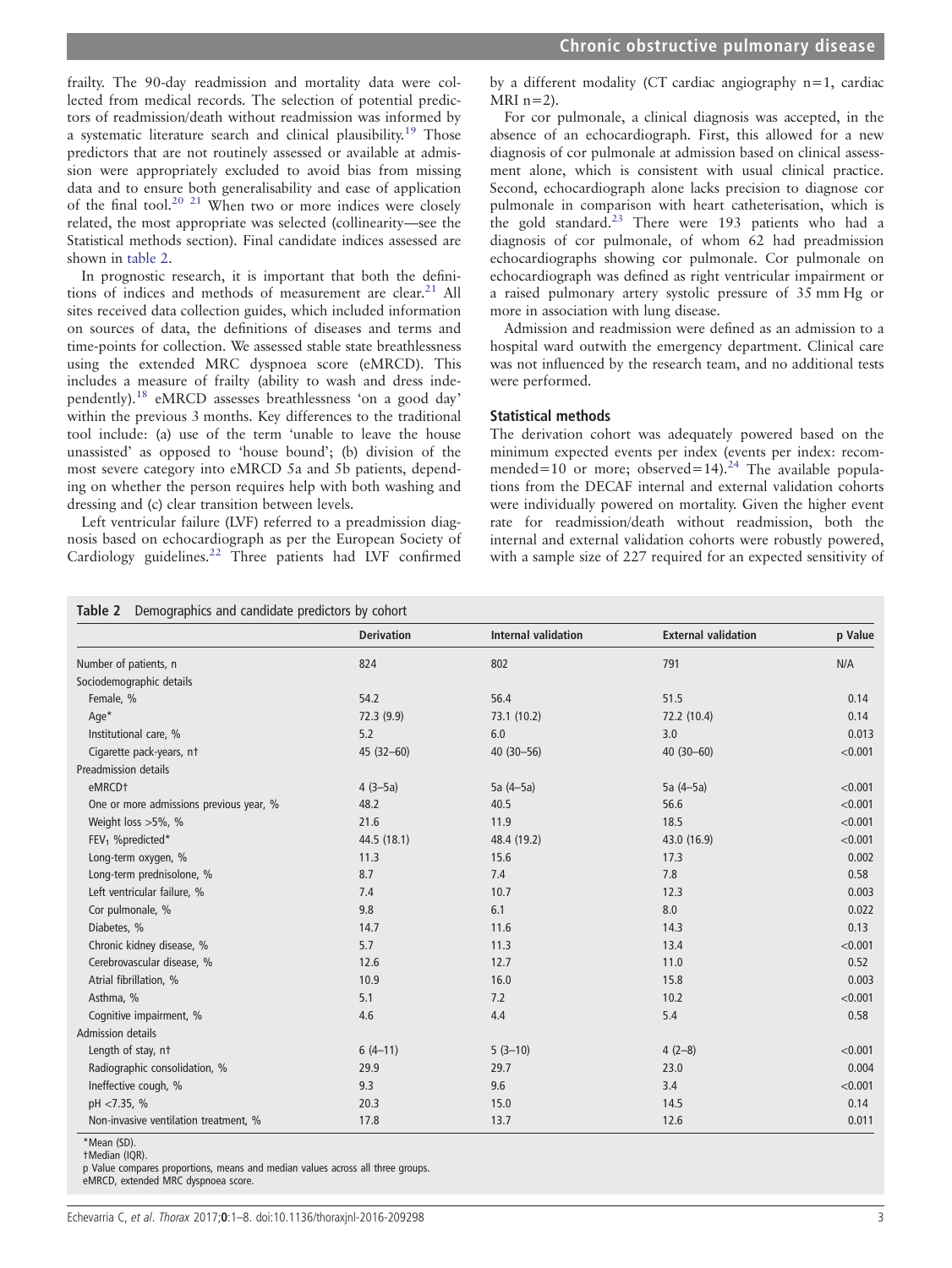<span id="page-3-0"></span>70%, an SE for this estimate of 5% and an event rate of 37%[.25](#page-7-0) Baseline population characteristics and outcome were described using proportions, means with SDs or medians with IQRs, and compared using Fisher's exact test, analysis of variance and Kruskal-Wallis test. Logistic regression models were compared with Akaike Information Criterion (AIC).

Multiple imputation was used for predictor indices with <20% missing data, using IBM SPSS statistics V.22 to create five datasets and results were pooled using Rubin's method.<sup>[26](#page-7-0)</sup> Data were imputed using the Markov Chain Monte Carlo method, with linear and logistic regression for continuous and categorical indices. There was no missing data for outcome. Regression analysis between predictors and missing data supported the assumption that data were missing at random.<sup>20 27</sup> A large number of indices  $(n=67)$  were included in the imputation model. Multicollinearity between predictor indices was addressed $^{28}$  $^{28}$  $^{28}$  and indices were dichotomised or categorised by visual inspection of the receiver operating characteristic (ROC) curve, a clinically relevant cut-off, or a median split (see online supplementary figure E1). $17$  To develop the final model, logistic regression using backward elimination was performed, with a probability of 0.1 for exclusion, $29$  and scores were assigned based on their regression coefficients.[30](#page-7-0) As prediction is about estimation, it is reasonable to include predictors with p values >0.05, otherwise strong predictors that are rare may be inappropriately excluded.<sup>[20](#page-7-0)</sup> The discrimination of the model was assessed by measurement of the area under the ROC (AUROC) curve in each cohort, and compared with other clinical scores ([table 1\)](#page-1-0) by the method of DeLong et al with and without multiple imputation. $31$ 

Calibration was assessed by the Hosmer-Lemeshow goodness-of-fit test, $32$  by comparing the full regression model to the weighted model, and by comparing outcomes and re-examining the score assigned to individual indices, across all three cohorts. Kaplan-Meier and the log rank test were used for time to events.

Analyses were performed using IBM SPSS statistics V.22 and SigmaPlot V.12.3.

#### RESULTS Missing data

Of the candidate indices shown in [table 2](#page-2-0), all had 1% or less

missing data for each cohort except for pH (derivation 6.6%, internal validation 9.4% and external validation 16.2%), weight loss (derivation 2.9%, internal validation 1.4%, external validation 12.4%), admissions per year (derivation 0%, internal

validation 0%, external validation 2.1%) and cough effectiveness (derivation 0%, internal validation 0.37%, external validation 1.5%). Missing data for all indices, prognostic scores and patients are shown in online supplementary table E1.

#### Patient characteristics

In the derivation, internal validation and external validation cohorts, 824 (December 2008–June 2010), 802 (January 2012– May 2013) and 791 (April 2013–May 2014) patients survived to hospital discharge, of whom 309 (37.5%), 297 (37.0%) and 330 (41.7%) were readmitted or died within 90 days of discharge. The population characteristics of each cohort are shown and compared in [table 2](#page-2-0). A diverse population of patients with AECOPD were recruited, exemplified by significant differences between cohorts in median eMRCD score, admissions in the previous year and proportions with LVF and cor pulmonale. The population characteristics of individual hospitals are described elsewhere.<sup>[17 18](#page-7-0)</sup>

## Development of a predictive score

The following indices were categorised: age  $\lt 80$  or  $80 +$ ; cigarette pack-years  $\lt 45$  or  $45+$ ; eMRCD score 1–3, 4, 5a or 5b; FEV<sub>1</sub> % predicted  $\leq 50$  or  $50+$ ; previous admissions ( $\leq 2$  or  $2+$ in the past year) and length of stay as per the LACE study (0, 1, 2, 3,  $4-6$ ,  $7-13$ , or  $14+$  days).<sup>[8](#page-7-0)</sup> All candidate indices were analysed using backwards multivariate logistic regression ([table 2\)](#page-2-0). Weight loss was not entered into the model due to the high rate of missing data. Indices with high missing data rates may provide biased estimates as the test may only be performed in select patients; furthermore, collecting this index was labour intensive, a problem which would likely recur in clinical practice.<sup>[29](#page-7-0)</sup>

The indices retained in the final model were: Previous admissions, eMRCD score, Age 80 or more, cor pulmonale ('Right ventricular failure') and Left ventricular failure, and were collectively named the PEARL score (table 3, and see online supplementary table E2). The PEARL regression equation was compared within the derivation cohort by AIC, entering age as a categorical and continuous variable: PEARLage catergorical AIC=940.4, PEARL<sub>age continuous</sub> AIC=940.8. This is the recommended approach to compare the relative quality of two related models,[21](#page-7-0) and shows no difference, supporting the categorisation of age for ease of application of the score.

As continuous variables were dichotomised, primarily to ensure ease of use, the regression coefficients (the column entitled 'B' in table 3) show the relative contribution of each

Table 3 Predictors of 90-day readmission or death in the derivation cohort, the PEARL score

|                            | <b>Derivation cohort</b> |         |                       | All cohorts |         |                          |
|----------------------------|--------------------------|---------|-----------------------|-------------|---------|--------------------------|
| <b>PEARL</b> indices       | B                        | p Value | OR (95% CI)           | Weighting   | B       | <b>Updated weighting</b> |
| Previous admissions $(2+)$ | 1.04                     | < 0.001 | 2.84 (1.98 to 4.07)   |             | 1.14    | 3                        |
| eMRCD score 4              | 0.67                     | 0.002   | 1.96 (1.29 to 2.98)   |             | 0.37    |                          |
| eMRCD score 5a             | 1.13                     | < 0.001 | 3.10 (1.89 to 5.10)   |             | 0.85    |                          |
| eMRCD score 5b             | 2.02                     | < 0.001 | 7.51 (4.17 to 13.52)  |             | 1.09    | 3                        |
| Age 80 or more             | 0.38                     | 0.032   | 1.47 (1.03 to 2.08)   |             | 0.38    |                          |
| Right ventricular failure  | 0.50                     | 0.050   | 1.66 (1.00 to 2.74)   |             | 0.63    |                          |
| Left ventricular failure   | 0.52                     | 0.080   | 1.68 (0.94 to 3.00)   |             | 0.52    |                          |
| Constant                   | $-0.78$                  | < 0.001 | $0.46$ (0.36 to 0.58) |             | $-0.95$ |                          |
| Maximum PEARL score        |                          |         |                       |             |         | 9                        |

=0.05, Nagelkerke r  $=0.21$ .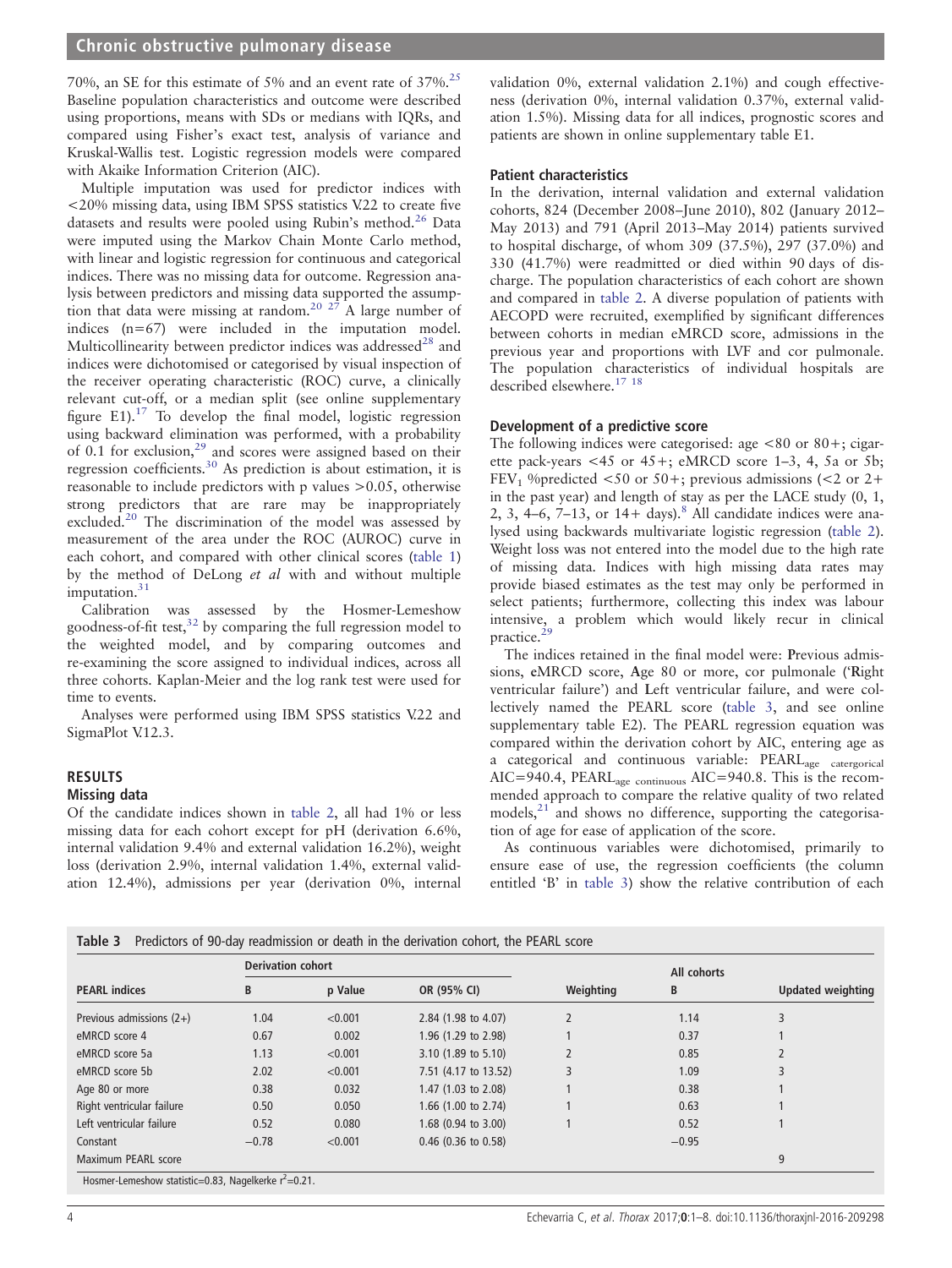| <b>Risk</b>  | <b>PEARL score</b> | Derivation cohort, % (n)                                             | Validation cohort, % (n)                                                | All cohorts, % by risk group |
|--------------|--------------------|----------------------------------------------------------------------|-------------------------------------------------------------------------|------------------------------|
| Low          | $\mathbf{0}$       | 15.1 (25/166)<br>23.6 (49/208)                                       | 16.4 (29/177)<br>23.9 (81/339)                                          | 20.7 (184/890)               |
| Intermediate | 4                  | 33.8 (48/142)<br>51.2 (44/86)<br>59.1 (55/93)                        | 36.3 (116/320)<br>41.7 (111/266)<br>46.8 (80/171)                       | 42.1 (454/1078)              |
| High         | 6<br>8<br>9        | 65.2 (43/66)<br>67.5 (27/40)<br>72.2 (13/18)<br>100(4/4)<br>100(1/1) | 60.1 (95/158)<br>69.2 (63/91)<br>70.2 (40/57)<br>77.8 (7/9)<br>100(5/5) | 66.4 (298/449)               |
| Total        |                    | 37.5 (309/824)                                                       | 39.4 (627/1593)                                                         | 38.7 (936/2417)              |

Table 4 Ninety-day death or readmission probability by PEARL score

index. The coefficients were used to assign initial weights to each index in the derivation cohort. There are various approaches to adjust models to improve prediction and generalisability<sup>27</sup><sup>33</sup>; this can involve combining derivation and validation data sets.[27](#page-7-0) The assigned weights were re-evaluated after pooling all three cohorts. The original weightings assigned in the derivation cohort were appropriate, except 'previous admissions', which should optimally be weighted as three ([table 3](#page-3-0)).

## Performance and calibration of the PEARL score

The AUROC for the PEARL score for 90-day readmission/death without readmission was: derivation=0.73 (95% CI 0.70 to 0.77); internal validation=0.68 (95% CI 0.64 to 0.72) and external validation=0.70 (95% CI 0.66 to 0.73). In all three cohorts combined, the AUROC for 90-day readmission/death without readmission was 0.70 (95% CI 0.68 to 0.73). For 90-day readmission, only (not including death) the AUROC was 0.69 (95% CI 0.67 to 0.71).

The risk of readmission or postdischarge death increases with higher PEARL scores (table 4). Further details of all cohorts, and data on readmission and death as lone outcome are shown in the online supplementary table E3; across all three cohorts, risk was similar with all p values >0.05 showing that predictions are consistent. We grouped scores into low-risk (0–1), intermediate-risk (2–4) and high-risk (5+) PEARL scores. Sensitivity and 1–specificity for the PEARL score are shown in the online supplementary table E4. In the low-risk group (PEARL 0–1), only 2.5% (22/890) died postdischarge within 90 days.

Calibration was further assessed by plotting 'expected probability' (calculated from the full regression equation) against the 'observed probability'. Calibration tends to perform best in derivation cohorts, so the derivation and validation cohorts were plotted separately. Again, PEARL was well calibrated (perfect calibration would fall on the 45° line; see figure 1).

#### Comparison with other prognostic scores

The ROC curves for each prognostic score are shown in figure 2 for the validation cohorts combined. Comparison within a derivation cohort favours the developed tool, so the derivation cohort is not included within the graph. This shows that the ROC curve area is higher for PEARL than the other scores.

[Table 5](#page-5-0) shows the comparison between PEARL and all other tools for each individual cohort. PEARL was superior to ADO, BODEX, DOSE and LACE in all three cohorts, and to CODEX within the derivation and external validation cohorts. Results were unchanged with complete case analysis. Thirty-day comparisons are shown online (see online supplementary table E5).



Figure 1 Calibration curve showing predicted risk compared with observed risk by PEARL score.



Figure 2 Receiver operating characteristic curves for PEARL, ADO, BODEX, CODEX, DOSE and LACE for 90-day readmission or death, validation cohorts combined.

PEARL was also superior to the original ADO score, the eMRCD score (the strongest of the PEARL indices) and the DECAF score (see online supplementary table E6).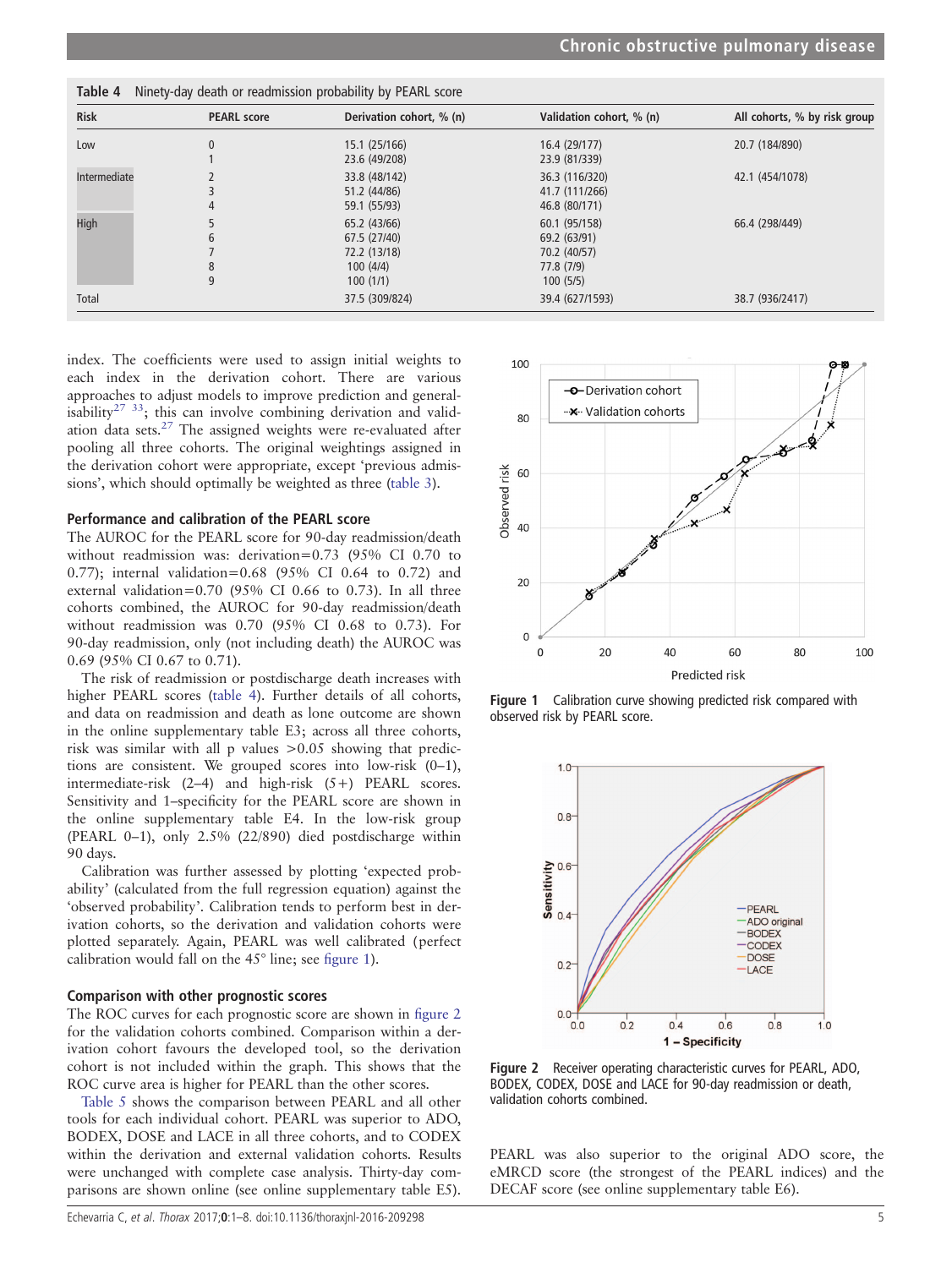<span id="page-5-0"></span>Table 5 Ninety-day readmission or death, AUROC curves, with data imputation

| Prognostic<br>score | <b>Derivation</b>                  | Internal validation                                                       | <b>External</b><br>validation |
|---------------------|------------------------------------|---------------------------------------------------------------------------|-------------------------------|
| <b>PEARL</b>        | $0.73$ (0.70 to 0.77)              | 0.68 (0.64 to 0.72)                                                       | $0.70$ (0.66 to 0.73)         |
| AD <sub>O</sub>     | $0.67$ (0.63 to 0.71)*             | $0.64$ (0.60 to 0.67) <sup>+</sup>                                        | $0.58$ (0.54 to 0.62)*        |
| <b>BODEX</b>        | $0.65$ (0.61 to 0.69)*             | $0.64$ (0.60 to 0.68)‡                                                    | 0.62 (0.58 to 0.66)*          |
| <b>CODEX</b>        | $0.69$ (0.65 to 0.73) <sup>+</sup> | 0.66 (0.63 to 0.70) NS                                                    | 0.62 (0.58 to 0.66)*          |
| <b>DOSE</b>         | $0.63$ (0.59 to 0.67)*             | 0.59 (0.55 to 0.64)*                                                      | $0.61$ (0.57 to 0.65)*        |
| <b>LACE</b>         | $0.65$ (0.61 to 0.69)*             | $0.61$ (0.57 to 0.65) <sup>+</sup>                                        | $0.65$ (0.61 to 0.68)‡        |
|                     |                                    | AUROC curves (and 95% CIs) of each score compared with PEARL by method of |                               |

DeLong et al: \*<0.001, †<0.01, ‡<0.05. Missing data >20% for BODEX and DOSE. On complete case analysis, BODEX=0.63 (0.59–0.67), DOSE=0.60 (0.53–0.66).

NS, not significant.

#### Time to death or readmission, and readmission frequency

Time to death or readmission was available for 90 days in all three cohorts and for 1 year in the derivation and internal validation cohorts. Higher PEARL risk groups were associated with a shorter time to death or readmission (figure 3 and see online supplementary table E7).

PEARL risk group identifies those at risk of frequent admissions. For risk groups 0–1, 2–4 and 5–9, the median (IQR) number of readmission was  $0(0-1)$ ,  $1(0-2)$  and  $2(1-3)$ . When adjusted for death (time exposed to readmission), the risk was 0  $(0-1.8)$ , 1  $(0-3)$  and 3  $(1-6)$ , respectively.

#### **DISCUSSION**

We have developed and validated a model to predict 90-day readmission/death without readmission in patients hospitalised with an AECOPD, the 'PEARL score'. The tool was designed to be easily applied at the bedside using indices routinely available at admission, and performance was superior to alternative scores. The risk of readmission/readmission without death was considerably higher in the first 90 days than during the rest of the year, both overall and within the moderate-risk and high-risk PEARL groups, which justifies our chosen timeframe. Rates of readmission were similar to those seen in the European

National Audit 2016.<sup>34</sup> Our composite end point is more appropriate than readmission alone, as the latter would include both those who are neither readmitted nor die and those who die without readmission in the 'favourable' outcome group. Accurate risk stratification of patients should help efficiently direct resources aimed to reduce readmissions, such as supported discharge services, pulmonary rehabilitation, education programmes and possibly azithromycin therapy, although the impact of these strategies requires assessment. Furthermore, identification of patients who are at risk of death without readmission may allow services to be put in place to facilitate early recognition of deterioration and readmission.

The study has a number of strengths, most importantly consecutive recruitment of patients and high case ascertainment. This is supported by excellent recruitment rates at all sites which were substantially higher than the 2015 UK national COPD audit, as detailed previously.<sup>[18](#page-7-0)</sup> Generalisability is supported by consistent performance in three cohorts, including the prospective external validation cohort (the 'gold standard' for assessing performance). The six hospitals that took part had different structures of care and varied populations, with respect to readmission avoidance schemes, COPD prevalence, socioeconomics and rurality. Furthermore, data were collected by a variety of healthcare professionals, including physicians and specialist nurses.

The eligibility criteria were inclusive; few patients were excluded due to poor prognosis (expected survival <1 year for an illness other than COPD): in the internal validation cohort, for example, this comprised only 27 patients (3.4%), principally due to metastatic malignancy. Definitions were aligned with usual clinical practice, and were pragmatic to reduce missing data and the consequent risk of bias. This approach is regarded as a key strength in prognostic research.<sup>[20 21](#page-7-0)</sup> Primary outcome data were available in all patients, missing data rates were low and multiple imputation and complete case analyses showed that results were robust. Further study strengths can be seen in the online supplement, 'The CHARMS checklist',<sup>[21](#page-7-0)</sup> which provides a framework to critique prognostic studies.

There are a number of limitations within the study. Most patients in the internal validation cohort were identified retrospectively, which may have compromised performance.



Figure 3 Time to readmission or death, by PEARL risk group: (A) in all cohorts up to 90 days, (B) in the derivation and internal validation cohort up to 365 days (comparison using the log rank test).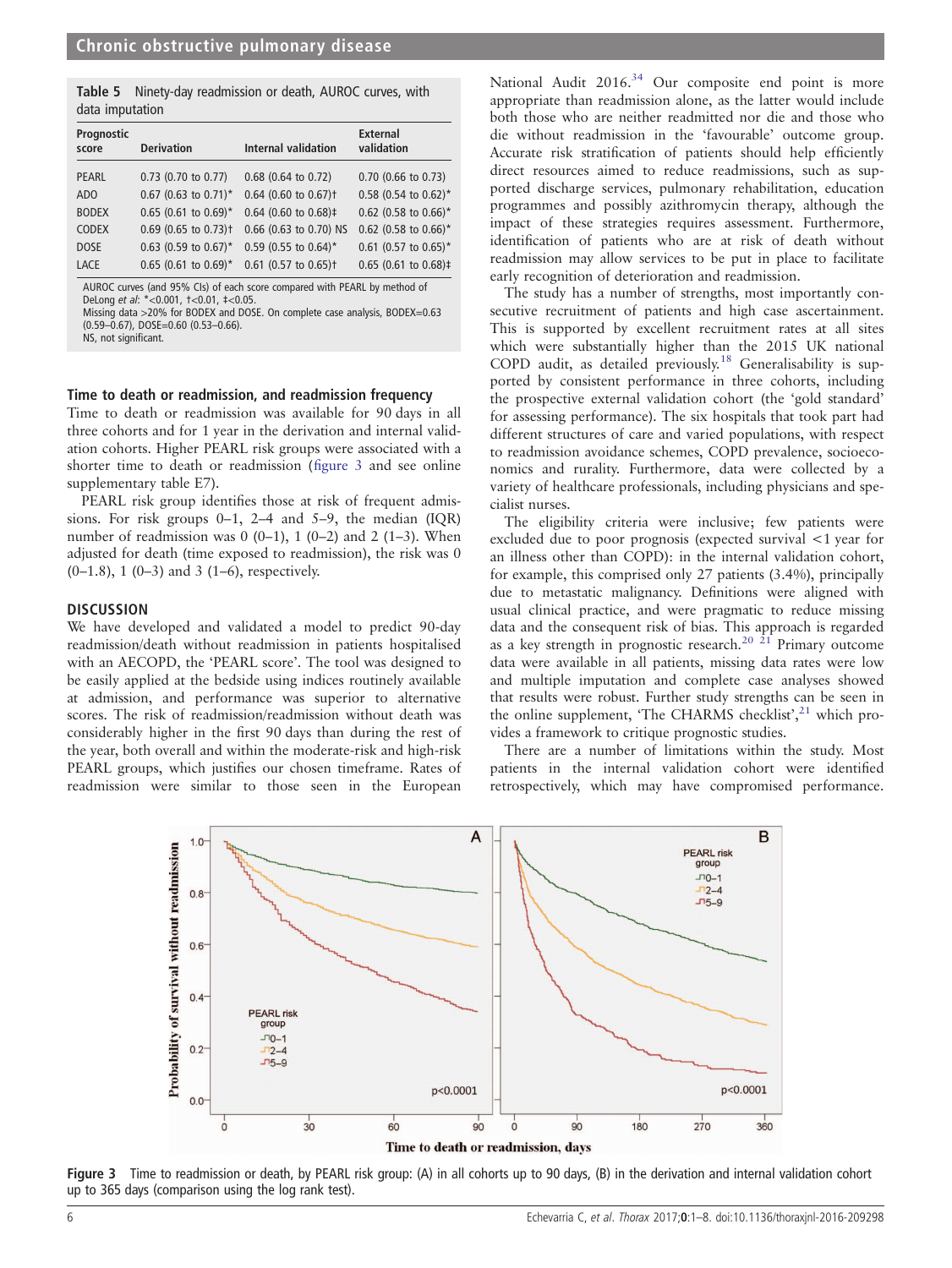However, the risk of any consequent bias is probably low as the relevant indices were recorded during the patients' admission prior to the outcome. When extracting data, researchers were blind to outcome. Furthermore, the external validation cohort was prospective and individually powered.

Varied rates of cor pulmonale and LVF may reflect inconsistency in clinical assessment, or could represent true population differences, supporting external validity. Despite variation in rates, both were associated with readmission/death without readmission in all three cohorts. Dichotomising continuous indices, such as age, allows a score to be calculated at the bedside without the full regression equation and a computer. When this approach is adopted, concern about consequent loss of prognostic strength may be raised. However, the impact of dichotomising (or categorising) continuous variables on performance may be minimal if the relation between the index and risk of outcome is non-linear, and the prognostic threshold(s) appropriately selected.[20](#page-7-0) The impact of dichotomising age on the performance of the PEARL score was negligible. We did not differentiate between different causes of readmission such as respiratory or non-respiratory. This would require the derivation and validation of separate scores, and based on data from our validation cohorts most admissions are respiratory (more than three in four). Furthermore, differentiating between cardiac and respiratory causes of readmission can be challenging. While PEARL performed well in all cohorts, and participating units were chosen to ensure variation in population and structure of care, confirmation of performance in healthcare settings outside the UK is desirable. A final limitation, which is common to all prognostic research, is that the strength of the association of the predictor with the outcome may vary between patients.<sup>35</sup>

Other prognostic research shows that accurate prediction of readmission is challenging.<sup>[9](#page-7-0)</sup> The discrimination of PEARL (external validation AUROC=0.70) is superior to all other tools that predict readmission or death in AECOPD, and substantially stronger than clinical judgement  $(AUROC=0.56-0.59)$ .<sup>[3](#page-7-0)</sup> An extensive literature search was performed to ensure the inclusion of all potential predictor variables that could be easily collected at the bedside. All of the indices in the PEARL score have been previously shown to predict our outcome, except for eMRCD score. This is important as eMRCD (along with previous admissions) was the strongest predictor. In our study, associated pneumonia, non-invasive ventilation and institutional care (nursing or residential home) did not appear in the final model. This does not mean that they are not predictors, but rather that they did not add prognostic power to the PEARL indices, which were stronger predictors. Furthermore, eMRCD includes a measure of frailty which may, at least in part, capture the risk associated with such indices. The strongest predictors of readmission/death without readmission tended to be measures of underlying disease severity, frailty and comorbidity rather than measures related to the acute event. For instance, DECAF contains eosinopoenia (a marker of acute inflammation/sepsis), consolidation and acidaemia; it is an excellent predictor of acute mortality, but not medium-term and long-term outcomes in those who survive to discharge.

The lack of novel predictors, such as cardiac biomarkers, neural respiratory drive,<sup>[36](#page-7-0)</sup> 4 m gait speed<sup>37</sup> and quadriceps size by ultrasound<sup>[38](#page-7-0)</sup> may be seen as a limitation. The inclusion of too many indices in model development risks overfitting and loss of performance in the validation cohorts.<sup>20</sup> Furthermore, the inclusion of indices that are not routinely collected may introduce bias as missing data are large,<sup>[39 40](#page-7-0)</sup> and any association

may be due to case selection only. For example, in our study only 17% of patients had troponin tests performed, and levels were not related to outcome on univariate analysis. We were unable to capture psychological well-being, social support networks and treatment concordance. These variables are complex to measure and may reduce the usability of a tool.

Previous studies have shown a relationship between anxiety and depression and readmission,<sup>[41 42](#page-7-0)</sup> although this was not seen in our derivation cohort (based on a preadmission clinical diagnosis). It is possible that an alternative approach to assessing anxiety, such as measurement of the Hospital Anxiety and Depression score at the point of discharge, may add predictive information.

 $FEV<sub>1</sub>$  is associated with exacerbations and hospital admissions in patients with stable COPD and guides treatment,<sup>[16 43 44](#page-7-0)</sup> but in our derivation cohort it was not an independent predictor of the primary outcome. The better performance of  $FEV<sub>1</sub>$  in the derivation cohorts of tools such as ADO, BODEX, CODEX and DOSE probably reflects differences in population and measured outcome.

PEARL was superior to ADO, updated ADO, BODEX, CODEX, DOSE and LACE. The CODEX study was developed in a large number of hospitals, the population is clearly described and model performance is appropriately assessed. In its derivation study, it was superior to ADO and BODEX for 90-day readmission or death, although this comparison favours CODEX.[4](#page-7-0) In our study, it was the second best performing tool. LACE was developed in unselected patients, rather than those with  $AECOPD$ , for 30-day (and not [9](#page-7-0)0-day) outcome. Of importance, PEARL was superior at both time-points. The LACE score was selected for comparison as it was derived in a well-conducted study, demonstrated better discrimination than other generic tools and is used in some hospitals. The requirement to score the full Charlson Comorbidity Index limits the bedside application of both CODEX and LACE.

A number of studies have shown positive outcomes from interventions aimed to reduce readmission[.45](#page-7-0)–<sup>47</sup> There is room for further research to improve outcome, particularly in COPD.[48 49](#page-7-0) The lowest risk group (PEARL 0–1) comprise almost a third of the population. Such risk stratification can inform research by excluding low-risk groups (of importance, the risk of death alone was only 2.5% in the low risk, PEARL 0–1 group), or by using randomisation techniques that include stratification or minimisation by risk group.

In current practice, clinician judgement is used to identify and target resources towards patients with a high readmission risk, although this judgement is known to be poor. $3$  The PEARL score offers robust and consistent prediction of 90-day readmission or death, and is superior to alternative tools. PEARL may aid clinical decision-making and resource allocation, although quantification of the impact of PEARL in terms of cost and patient outcomes requires further research.

Acknowledgements We are grateful to Victoria Ferguson for her input with data management. We are thankful for the hard work of the research and clinical teams in collecting data, including Stephen Gundry, Maureen Armstrong, Peter Fenwick, Liz Norman and her team, Nicola Bateman, June Battram, Angela Scott-Johnson, Valerie O'Dwyer, Karen Heslop-Marshall and her team. We thank Ross C Palmer for the PEARL acronym. Valuable statistical advice was provided by Colin Muirhead. We thank our expert patients, especially Therese Gibson, for their support and input with planned implementation research trials and clinical services.

Contributors SCB designed and obtained funding for the study. CE, GJG and JS contributed to trial design. SCB, MW, RNH, RH and SCS were primary investigators at each site. CE collated the data, performed the statistical analysis and drafted the manuscript. Data analysis and interpretation was supported by SCB, GJG, JS and NS. The manuscript was redrafted by SCB, GJG, JS and CE. All authors were involved